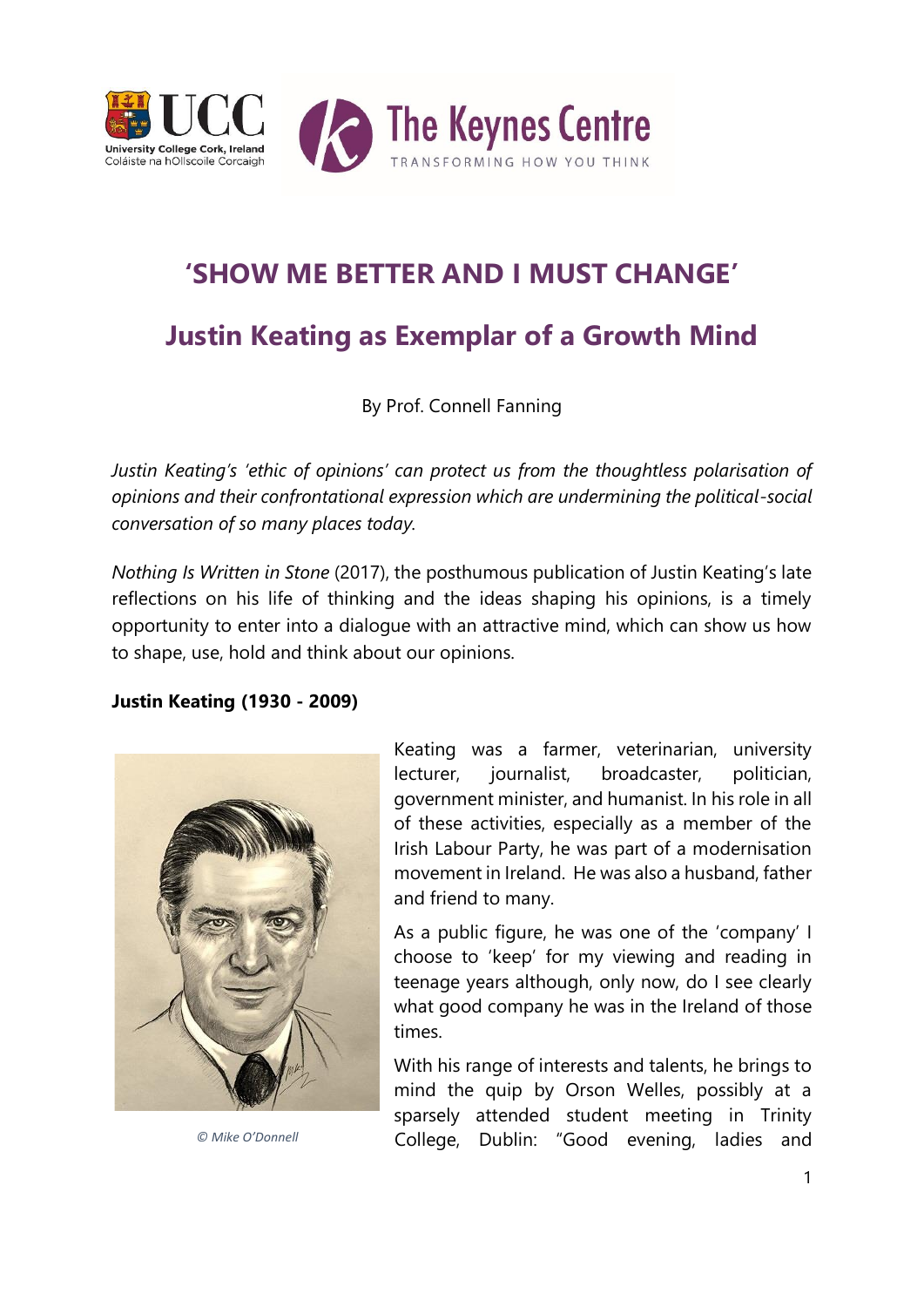gentlemen. My name is Orson Welles. I am an actor. I am a writer. I am a producer. I am a director. I am a magician. I appear on stage and on the radio. Why are there so many of me and so few of you?" It is hard not to feel the same about Justin Keating – how can there have been so many of him, and only one of me?

The quality of the mind forged through these experiences is what matters most for us today: a likeable intelligence, thoughtfulness and desire for a better life for all, and a passionate wondering with wide and deep interests. These qualities were always on display in the intensity and directness with which he presented his broadcasts. They were the magnets attracting me, unaware at the time, to his thinking.

For those who are ready to enter into a dialogue with Keating, the book *Nothing Is Written in Stone* (2017), lovingly constructed by his editors from his late reflection notebooks, wonderfully conveys a great sense of his evolving ways of knowing the human and natural world.

## **Lesson of a Growing Mind**

In a 'post-truth' world of opinions based on '[fake-news](https://www.theguardian.com/commentisfree/2017/mar/08/forget-alternative-facts-the-trump-administration-is-giving-us-alternative-history?utm_source=esp&utm_medium=Email&utm_campaign=GU+Today+main+NEW+H+categories&utm_term=216539&subid=21241174&CMP=EMCNEWEML6619I2)', '[half-truth](http://www.timesofisrael.com/top-historians-take-down-livingstons-claim-that-hitler-supported-zionism/)', and 'alternative [facts](https://www.nytimes.com/2017/02/04/opinion/sunday/why-nobody-cares-the-president-is-lying.html?smprod=nytcore-ipad&smid=nytcore-ipad-share&_r=0)' it is becoming essential for genuine conversation for each of us to be aware, as perhaps never before, *how we form and hold our opinions.* Keating's journey throws much light on the core issue of the *intention with which we engage in discussions* and whether *we are open to changing our minds* about a matter in a *reasoning dialogue*. It poses the question to us of how often, from the outset, we are resistant to changing our opinions no matter how unreasonable our position turns out to be in a discussion.

Engaging with Keating's way of making sense of the world raises a question which each of us must answer when we hold a different opinion from that of another person

with whom we are in conversation: How do I decide to continue holding my opinion about something or to let it go? Ideally we answer explicitly to ourselves and, even better, to our conversant. However, if we do not do so with awareness, we do so implicitly and then at the risk of dogmatism.

*"You cannot teach an old dogma new tricks"*

Dorothy Parker

Acquiring opinions and expressing them – indeed *using* them – is something we do every day. Therefore, first, *how we form our opinions* or *take on our opinions* from the surrounding 'climate of opinion' and, second, *how we hold them and express them* is fundamental to the quality of our individual daily conversations. In the aggregate, these conversations shape the quality of our organisations and the tone of our society.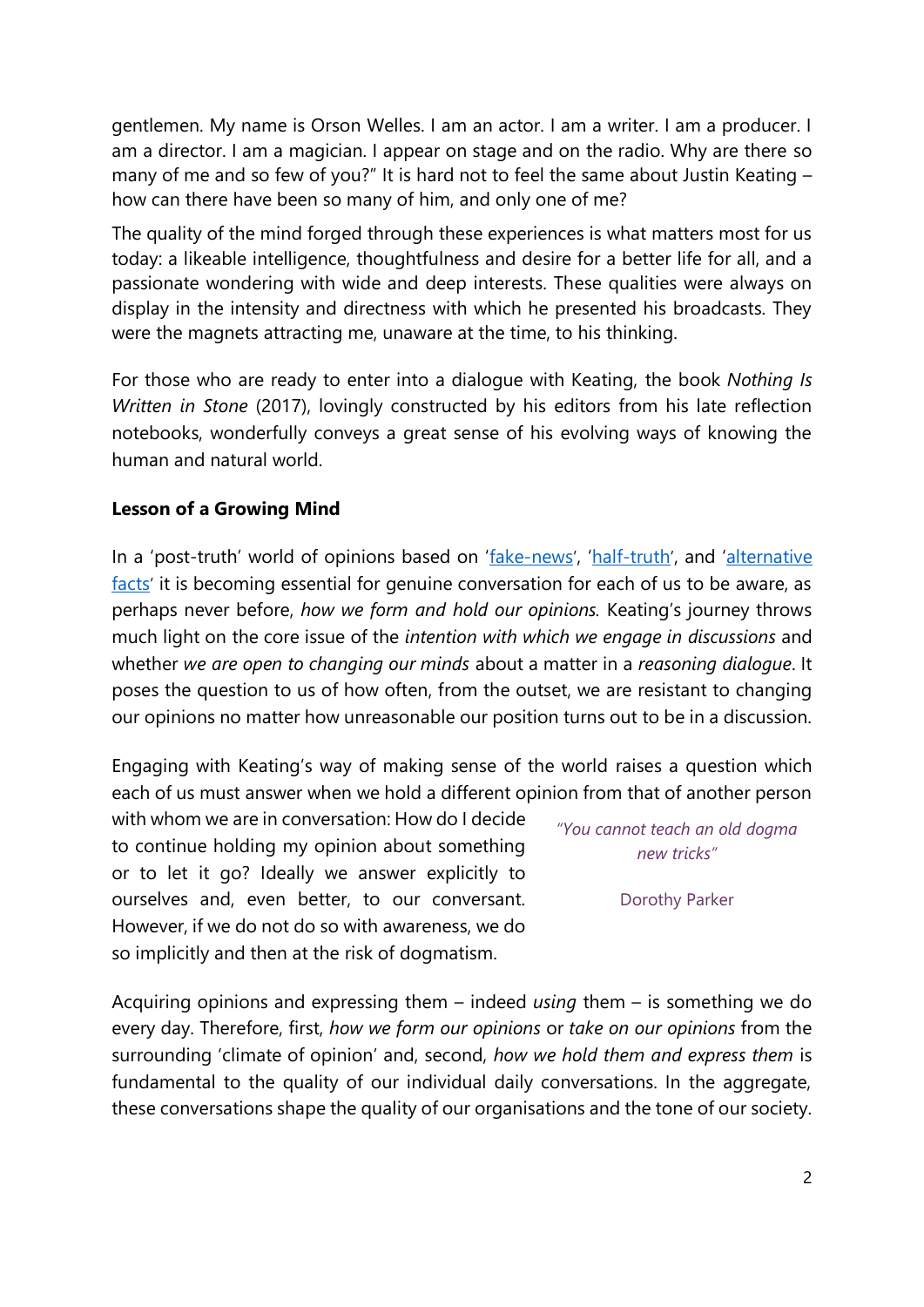Keating does not strike one as inflicted with the three features which Fr William McNamara, a monk in the Carmelite Order at the Spiritual Life Institute, Holyhill, Co. Sligo, suggested (RTE Radio 1, December 2003) characterised Ireland: Mediocrity, Mendacity, and Manipulation.

In a time when many are no longer content with instant coffee, too many appear content with instant opinions. We live in haste so, unavoidably, most opinions are not thought through. Too many of them, unfortunately, are also absorbed second-hand from our celebrity-driven culture and held defensively or aggressively.

To guard against this personal disposition, and to counter this tendency in society, we can, if we wish, look to good examples to observe the methods and ethics relating to

*"Being sure of something is one thing; knowing why one is sure is another."*

their personally forming opinions and to holding of their opinions. Such exemplars can help us to develop the attitude required for good conversation and genuine dialogue.

In this regard, Justin Keating stands out in the same way [we saw](http://keynescentre.ie/wp-content/uploads/2021/11/A-Good-Read-from-a-Good-Reader.pdf) in the life of a another mind as shown in Andy O'Mahony's recent book, *Creating Space: The Education of an Irish Broadcaster* (2016).

Honest, direct about himself and his life, Keating was very aware that, where there was some opinion he was carrying, he *had to be* open to change. He frankly admits that he made many and great changes in his philosophy, ideas and positions. And we can see that he did so without losing his standing on the values that defined his character. The way Keating formed his opinions and held them provides a standard for all of us by which we can daily measure ourselves and grow our minds.

## **How to Hold Opinions**

The philosopher, Bertrand Russell, expressed well the core value underlying minds of the quality of Keating when he said that 'the scientific outlook':

> ".. lies not in *what opinions are held, but in how they are held*; instead of being held dogmatically, they are held tentatively, and with a consciousness that new evidence may at any moment lead to their



*Version © Mike O'Donnell (from Gary Larson's From the Far Side)*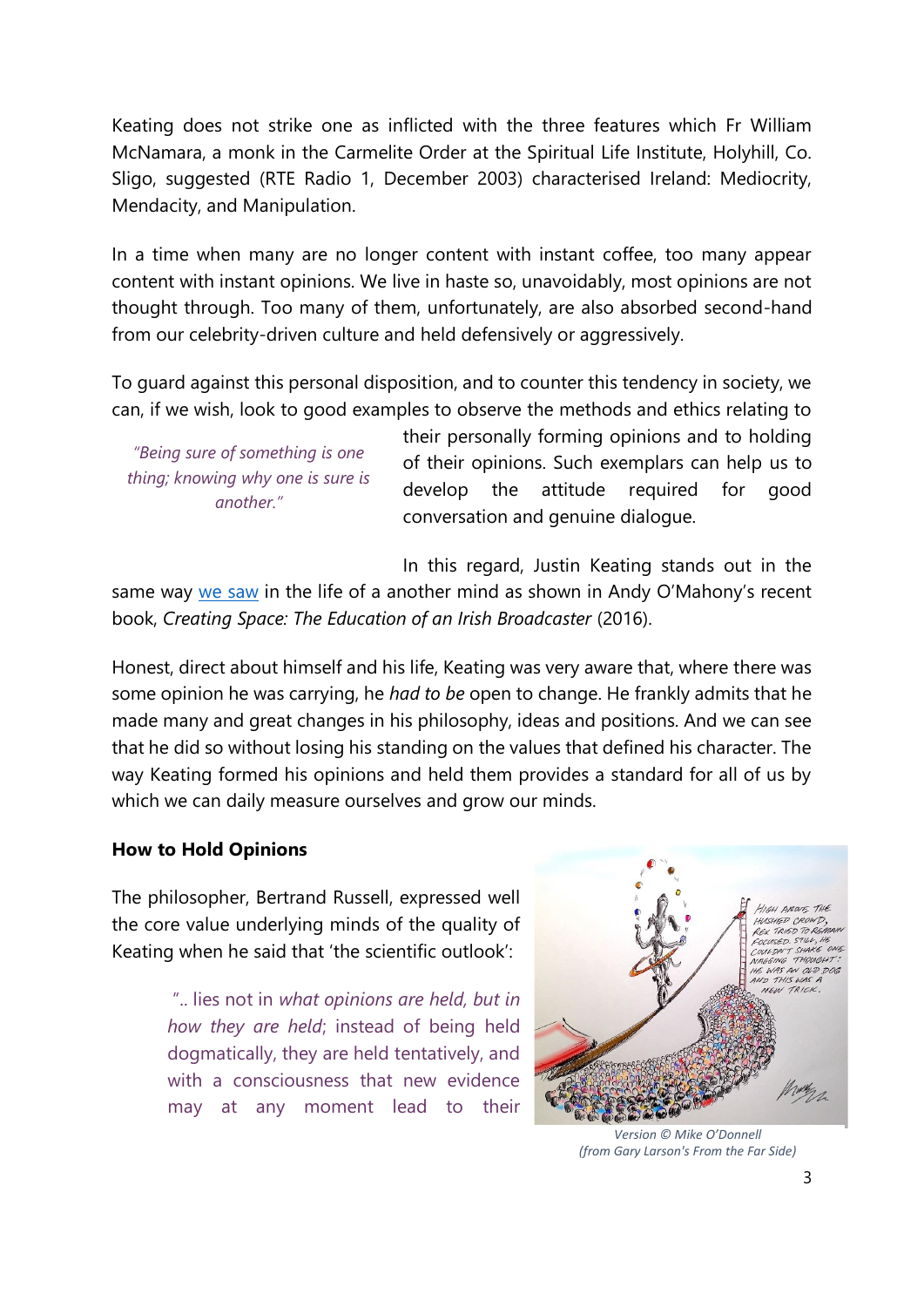#### abandonment" (1950: 26; emphases in original).

The practical import of this value for a time when facts no longer matter is conveyed by the famous quip attributed to John Maynard Keynes: "When the facts change, I change my mind. What do you do, sir?" We operate in a world today where this value is becoming almost extinct in public life. We can hardly envisage Bertrand Russell killing, or even deliberately harming, anyone for his opinions.

Keating's book, with a most apt title from a phrase in his notebooks, is a beautiful expression of 'Russell's Principle':

*"One might say that since my retirement I have been reworking my paradigm. In that reworking I have reached conclusions, but as a humanist with a scientific training. I hold those conclusions lightly. It is a point of honour not to remain 'true to my beliefs'. On the contrary: the honour lies – if you show me better – in changing. And I hold these beliefs with various degrees of firmness and subject to continuous revision, so that they almost certainly contain inconsistencies. I have been modifying the software of my brain for all my conscious life. I hope to be doing so until the day I die (p.4, second emphases added).* 

Changing an opinion is often hard. We may say to someone with a different opinion 'I agree', but do I really change my opinion? Does my behaviour show I have changed my opinion? Even with the best of intentions, my actions often show no change of mind. Thinking is required and, as often as not, we will not think about our opinions. One reason is we are too busy. Another is that many do not matter, although some do. Most of all, however, thinking is hard and thinking through an opinion can require [much](https://www.ucc.ie/en/media/research/keynes/pdfdocuments/On-Forming-and-Holding-Opinions-A-Case-Study.pdf) work.



*Version © Mike O'Donnell (original unknown)*

## **An Honest Admission**

Keating's foundational, 'liberal' value is exemplified when he says:

*"The world is changed by your example, not by your opinion."*

"*I realized that I had inherited a whole ideas system just by being born in the time and at the place where my consciousness formed. I did not choose it. Part of what I got, I feel lucky about and have retained, but much I have discarded*."

And, he elaborates,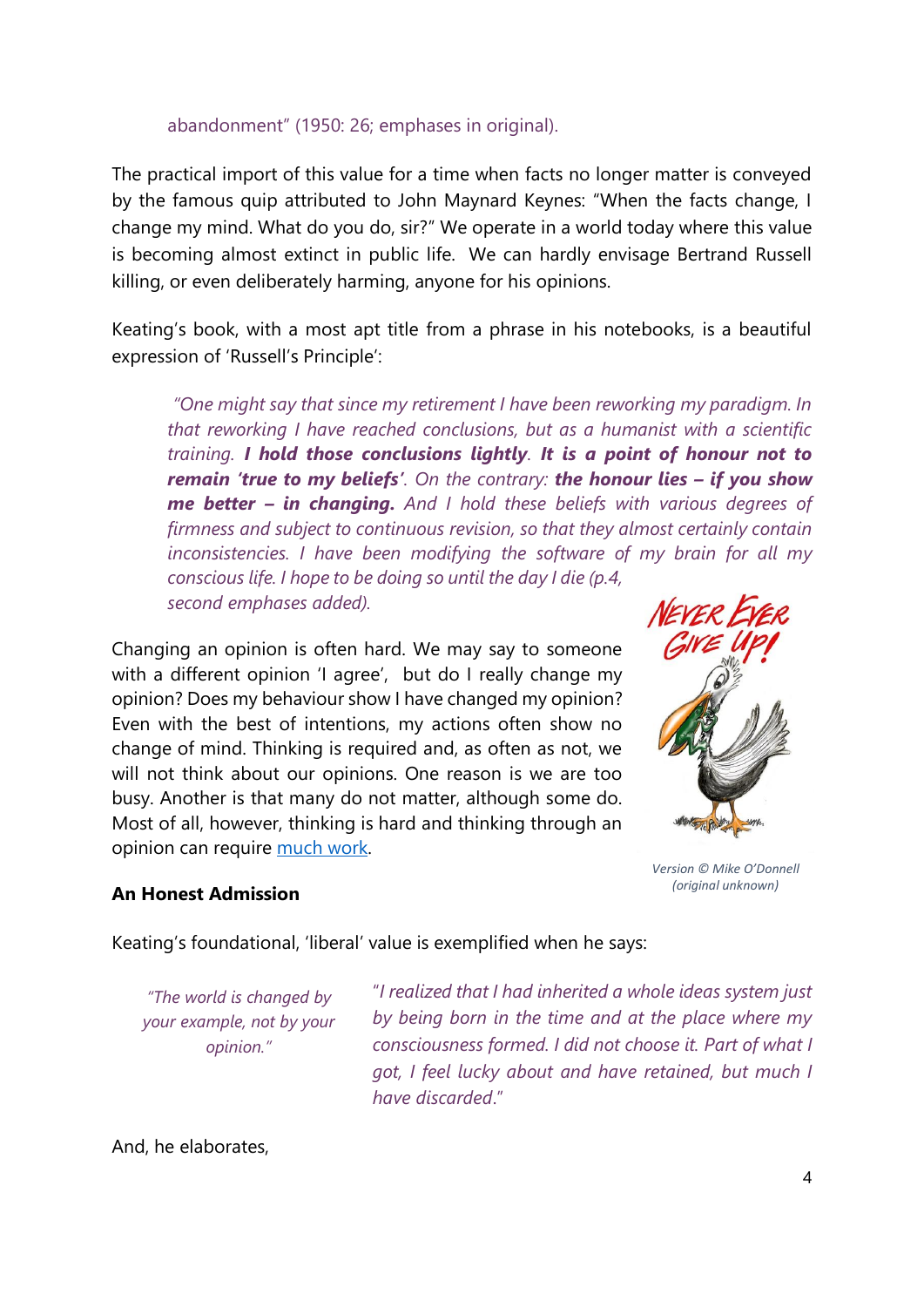"*When I was in my teens I had many passionately held beliefs about almost everything, but they were quite diffuse, scattered, unconnected*. The core of the paradigm was the great narrative of Communism. I also had strong opinions about food, mostly derived from my beloved aunt Mary Frances. I was very involved with gardening (here the influence was my mother) and with the countryside in general. I turned away from the city, though it was on my doorstep, to become a vet and a farmer. But the various beliefs, about God or sex or class relationships or food or global arrangements, were separate, not much worked out (though I didn't think so at the time) and held in what across the decades I can only call a 'Catholic' way, by which I mean 'certainty received via authority'. The content of my paradigm was quite different, but my method of thinking was the same as if I had been a Jew or a Muslim or Christian. I had never heard of Cromwell's explosion of exasperation: *'I beseech you in the bowels of Christ, conceive it possible you may be mistaken!'. I did not know enough to realise that I did not know everything*.

The closing admission is an acknowledgment of holding opinions in the wrong way and an opening to a new way of knowing. The latter is reflected in what he says next:

*"I would not give a fig for the simplicity this side of complexity, but I would give my life for the simplicity on the other side of complexity."*

"**But six decades later my beliefs, though all lightly held, are growing together**. The particular individual, accidental influences that build our youthful paradigm are mostly worked through, many of them rejected. …

Justice Oliver Wendell Holmes, Jr

What I think is important, not just for me but for all of us, is the *understanding that the paradigm* 

*received in childhood is a matter of accident:* of where it was in the world that one's consciousness came into being. That has no more value as a life guide than any other life guide. *Who can claim that the beliefs they inherited – some of which were forced upon them aged five six or seven – were the best to be had, and that clinging to them through thick and thin is somehow a virtue.* To me, the opposite is true. *Show me better and I must change*" (pp. 4-5, emphases added).

The admission here puts the challenge to us to grow our minds and develop our opinions.

## **The Honour Lies in Changing**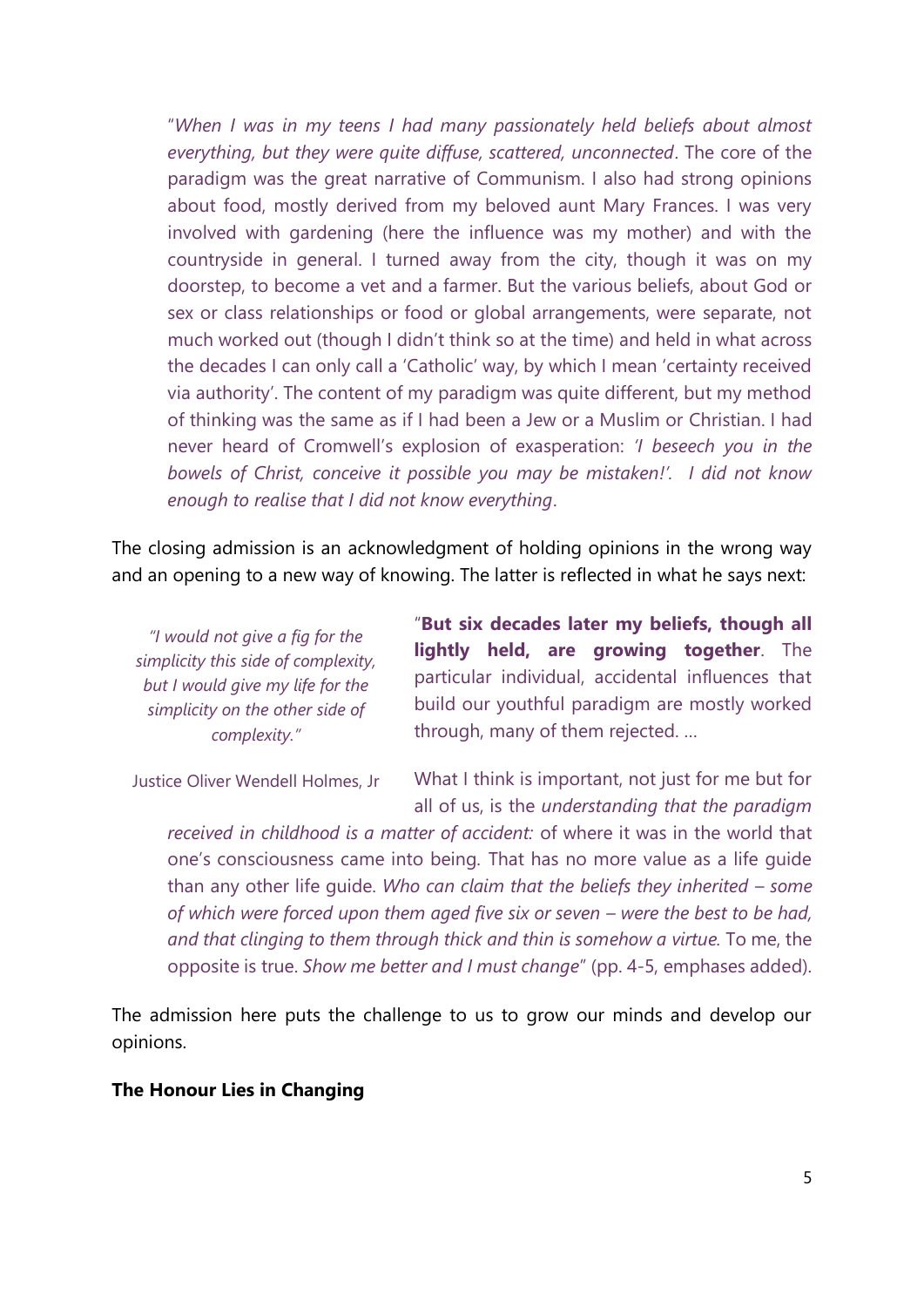**Show me better and I must change**': Could any words better convey the attractiveness of this philosophy of life? This ethic would make a useful shibboleth for good conversation and dialogue.

As Keating's wife (one of the editors) says in her preface:

"I suggest that the theme of *reworking his paradigm, which lies at the heart of the book*, is an attempt by Justin to re-examine and not only *correct, but* also *acknowledge, his mistaken attitudes/stances and actions* and *take responsibility for them*. A phrase he liked was '*If you show me better, then I must change'* " (p. *x, emphases added*). *"In all activities, train your mind with sayings"* Buddhist Saying

The closing phrase points by implication to the important distinction between the beliefs we act on and an underlying value which shapes them. Keating's willingness to correct, acknowledge and take responsibility contrasts with a feature which is well put by an American friend, who has lived in Ireland for a long time. She a most observant person and has noticed that many people speak in a kind of code. They think that they can say anything they like about someone and then, after a lapse of some time, can take it that everything is fine again, that they did no harm, and that they don't have to apologise or do anything about their action.

The whole extract represents a wonderful example of what William James called a person's 'vision' which James considered **the "great fact" about a person**. By 'vision' he meant "modes of *feeling the whole push* - *seeing the whole drift of life* - *on the whole preferred as one's best working attitude'*. (1909/1996:20 -1).

Re-reading this extract allows us to grasp the 'great fact' about Keating - the intangible sense of 'vision' conveyed by 'feeling the whole push', 'seeing the whole drift of life', and 'on the whole preferred as best working attitude'. One can happily go along with such a movement.

Not only the integrity but also the awareness of his mind makes Keating good company for the right journey for the life of mind.

Justin Keating shows us better; he shows us that we must change; and he shows us how to hold opinions lightly. He also leads us towards understanding how it is not just for ourselves but also for our society that we must be open to changing our opinions.